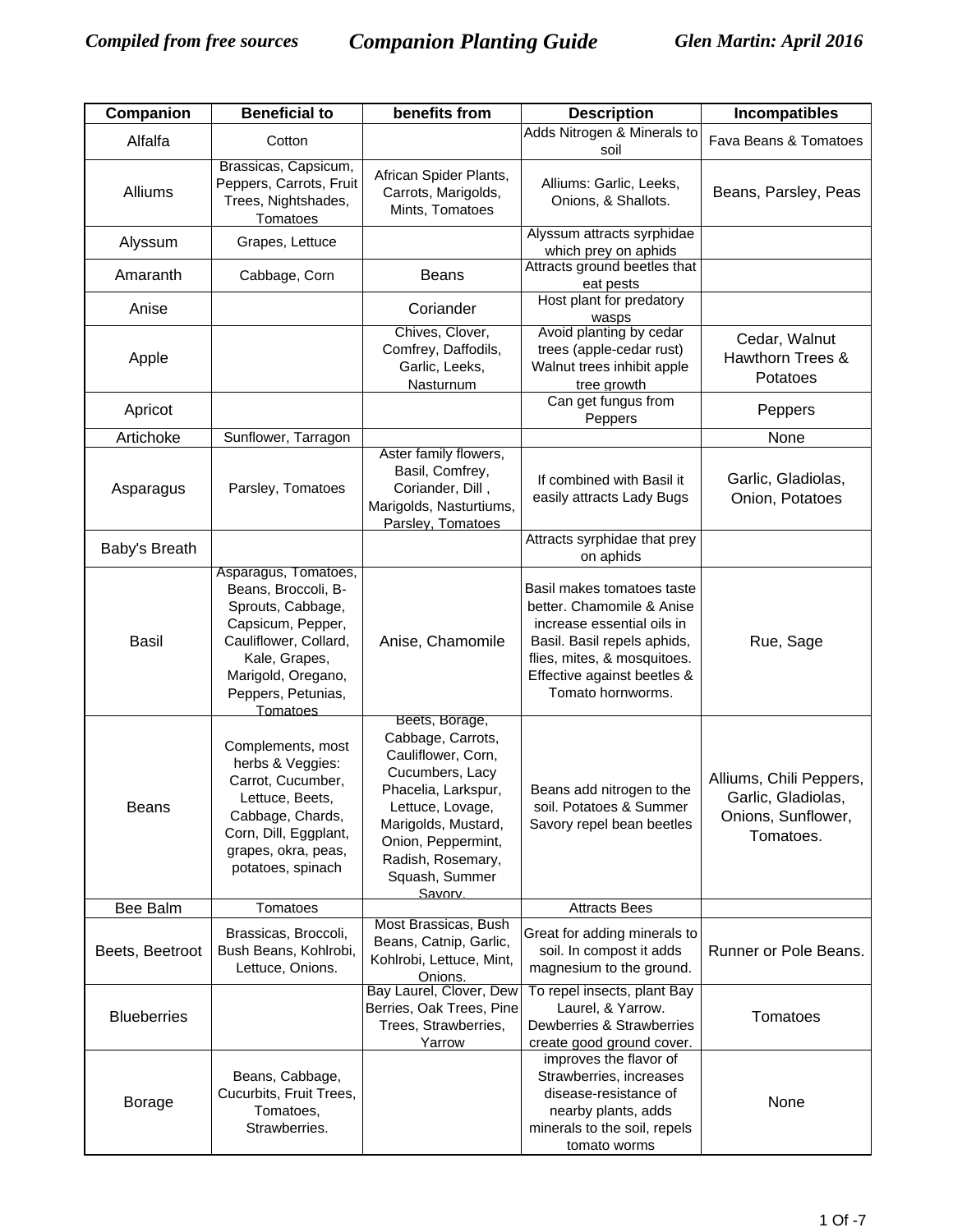| Companion        | <b>Beneficial to</b>                                                                               | benefits from                                                                              | <b>Description</b>                                                                                                                                         | Incompatibles                                                                                                                                    |
|------------------|----------------------------------------------------------------------------------------------------|--------------------------------------------------------------------------------------------|------------------------------------------------------------------------------------------------------------------------------------------------------------|--------------------------------------------------------------------------------------------------------------------------------------------------|
| <b>Brassicas</b> | Beets, Cereals,<br>Onions, Potatoes                                                                | Aromatic plants,<br>Beets, Spinach,<br>Chard                                               | Includes Broccoli, Brussels<br>Sprouts, Cabbage,<br>Cauliflower, Chinese<br>Cabbage, Kohlrabi, Radish,<br>Turnip.                                          | Broccoli is incompatible<br>with grapes, lettuce, &<br>rue. Cabbage family<br>incompatible with dill, pole<br>beans, strawberries, &<br>tomatoes |
| California Poppy |                                                                                                    |                                                                                            | Attracts syrphidae, which<br>prey on aphids                                                                                                                |                                                                                                                                                  |
| Caraway          | <b>Strawberries</b>                                                                                |                                                                                            | Improves soil for shallow<br>rooted crops, and attracts<br>wasps to flowers                                                                                | Dill & Fennel                                                                                                                                    |
| Carrots          | Alums, Beans, Leeks,<br>Lettuce, Onion Family,<br>Passion Fruit, Pea,<br>Rosemary, Sage,<br>Tomato | Alums, Beans, Flax,<br>Lettuce, Rosemary,<br>Sage, Shallots,<br>Wormwood                   | Aromatic plants & Alums<br>repel carrot flies. Flax<br>produces oil that protects<br>the roots. Carrots attract<br>beneficial insects when<br>they flower. | Caraway, Celery, Dill,<br>Parsnips.                                                                                                              |
| Catnip           | Eggplants                                                                                          |                                                                                            | Repels ants, aphids, flea<br>beetles, Jap beetles, mice,<br>squash, & more. bugs,<br>weevils                                                               |                                                                                                                                                  |
| Cauliflower      | Beans, Celery, Peas,<br>Spinach                                                                    | Chinese Cabbage,<br>Marigolds, Peas,<br>Spinach, Sunflower.                                | Each Cauliflower row<br>planted alternating<br>W/Spinach @ 24In will<br>improve both.                                                                      |                                                                                                                                                  |
| Celery           | Beans, Cabbage,<br>Onion, Cucumber,<br>Leek, Spinach,<br>Nasturnum.                                |                                                                                            |                                                                                                                                                            | Carrot, Corn, Parsley,<br>Parsnips.                                                                                                              |
| Chamomile        | Aromatic Herbs,<br>Cabbages,<br>Cucumbers, Onions.                                                 |                                                                                            | Improves Flavor of Onions,<br>& Oil Production of other<br>herbs.                                                                                          |                                                                                                                                                  |
| Chard            | Broccoli, Passion Fruit.                                                                           |                                                                                            |                                                                                                                                                            |                                                                                                                                                  |
| Chervil          | Broccoli, Lettuce                                                                                  |                                                                                            |                                                                                                                                                            | Radish                                                                                                                                           |
| Chives           | Apples, Broccoli,<br>Cabbage, Carrots,<br>Grapes, Mustard,<br>Roses, Tomatoes                      |                                                                                            | Growing Chives at base of<br>Apple Tree for 3 years will<br>prevent apple scab. Repels<br>aphids and green flies,<br>prevents mildew,                      | Beans, Peas.                                                                                                                                     |
| Chrysanthemum    |                                                                                                    |                                                                                            | Repels Jap Beetles, & Kills<br>Harmful Nematodes.                                                                                                          |                                                                                                                                                  |
| Cilantro         | Anise, Cabbage,<br>Lettuce, Spinach,<br>Tomato.                                                    | Beans, Peas.                                                                               | Cilantro will deter hoverflies<br>from cabbage. Will cross<br>pollinate with Dill & may<br>ruin both.                                                      | Dill.                                                                                                                                            |
| Cucurbits        | Corn                                                                                               | Corn, Grain, Sorghum                                                                       | Melons, Pumpkins, Squash                                                                                                                                   | None                                                                                                                                             |
| Eggplant         | Beans, Capsicum<br>Pepper, Passion Fruit,<br>Tomatoes                                              | Catnip, Dill, Green,<br>Beans, Marigold,<br>Mints, Redroot,<br>Pigweed, Tarragon,<br>Thyme | French Marigolds will deter<br>nematodes in Eggplants                                                                                                      | Fennel                                                                                                                                           |
| Fennel           | Dill                                                                                               | Dill                                                                                       | Inhibits the growth of most<br>garden plants.                                                                                                              | Most plants                                                                                                                                      |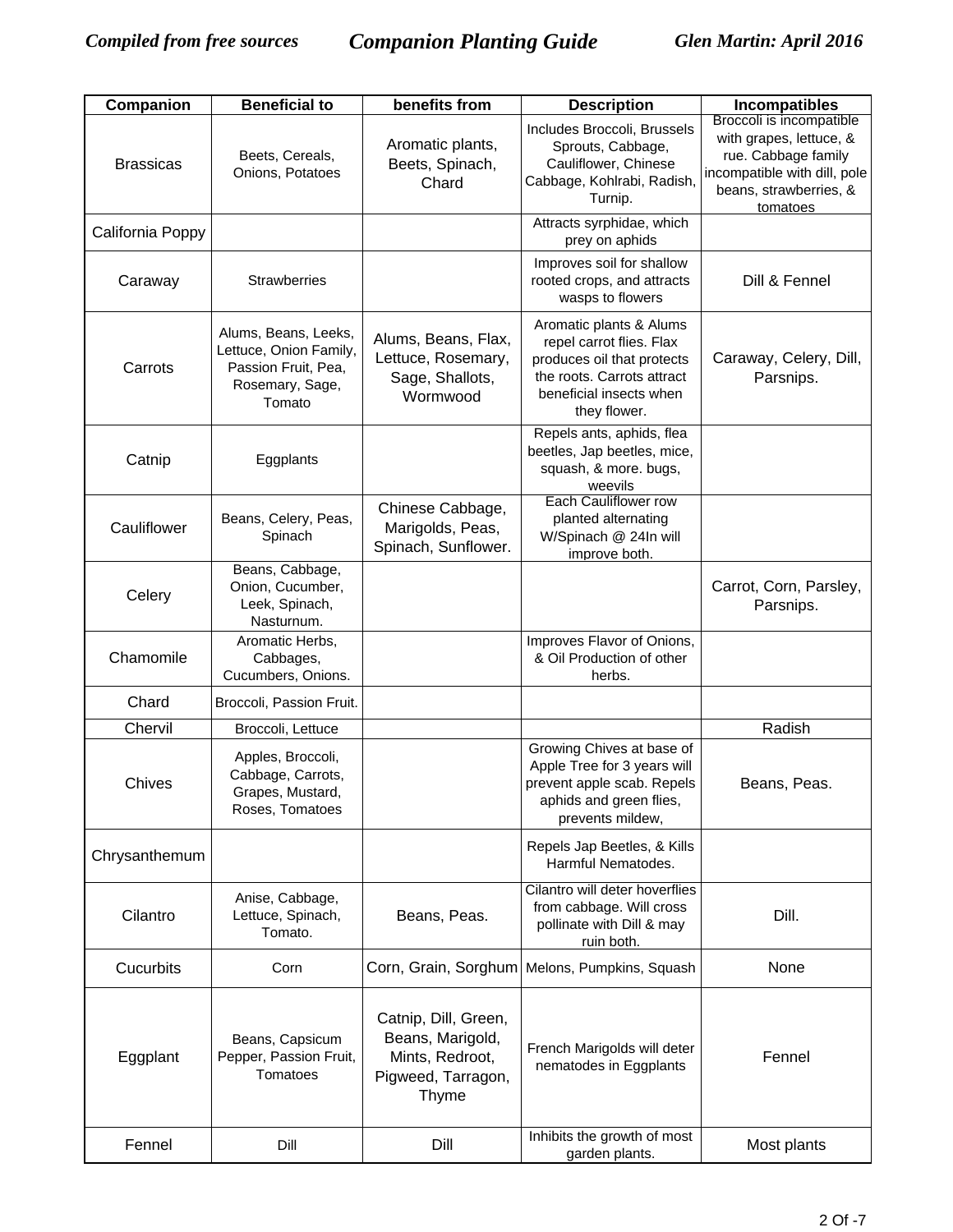| Companion                         | <b>Beneficial to</b>                                                                                                                       | benefits from                                                                                                                                 | <b>Description</b>                                                                                                                                          | Incompatibles                       |
|-----------------------------------|--------------------------------------------------------------------------------------------------------------------------------------------|-----------------------------------------------------------------------------------------------------------------------------------------------|-------------------------------------------------------------------------------------------------------------------------------------------------------------|-------------------------------------|
| <b>Fruit Trees</b>                | None                                                                                                                                       | Alliums, Borage,<br>Dandelions, Lemon<br>Balm, Marigolds,<br>Marjoram, Mustard,<br>Tansy                                                      | Apple, Pear, Peach,<br>Apricot, Etc.                                                                                                                        | None                                |
| Garlic                            | Apple tree, Celery,<br>Chinese Cabbage,<br>Collard, Lettuce, Pear,<br>Peas, Potatoes, Roses,<br>Tomato                                     | Tarragon                                                                                                                                      | Garlic promotes<br>accumulation of sulfur,<br>which is a natural fungicide.                                                                                 | Cabbage, Grapes &<br>Peas           |
| Geraniums                         | Corn, Grapes,<br>Peppers, Roses                                                                                                            |                                                                                                                                               | Can be used in trap<br>cropping to deter pests.<br>Distracts leafhoppers                                                                                    | Eggplants,<br>Nightshades, Tomatoes |
| Grapes                            |                                                                                                                                            | Alyssum, Basil, Beans,<br>Blackberries, Chives,<br>Clover, Geraniums,<br>Hyssop, Mustard,<br>Oregano                                          | Clover & Grapes together<br>increase the soil fertility                                                                                                     | Cabbages, Garlic,<br>Radishes       |
| Horseradish                       | Potatoes                                                                                                                                   |                                                                                                                                               | Horseradish helps potatoes<br>become more disease<br>resistant & repels blister<br>beetles & potato bugs!                                                   |                                     |
| Hyssop                            | Brassicas, Cabbage,<br>Grapes                                                                                                              |                                                                                                                                               | Repels cabbage moths&<br>flea beetles. Rubbed on<br>hive brings bees back.<br>Stimulates Grape growth.                                                      | Radishes                            |
| Kohlrabi                          | Aromatic plants, Beets,<br>Cucumber, Onion                                                                                                 | Beets & Cucumber.                                                                                                                             |                                                                                                                                                             |                                     |
| Larkspur                          | Beans, Cabbage                                                                                                                             |                                                                                                                                               |                                                                                                                                                             |                                     |
| Lavender                          | Basil, Brassicas,<br>Chamomile, Fruit<br>Trees, Lemon Balm,<br>Lettuce, Marjoram,<br>Onions, Oregano,<br>Sage, Squash, Thyme,<br>Tomatoes. |                                                                                                                                               | Lavender Flowers provide<br>nectar & attract beneficial<br>insects. Repels codling<br>moths & whiteflies.                                                   |                                     |
| Leek                              | Carrot, Celery, Onion,<br>Passion Fruit, Tomato.                                                                                           | Carrots, Clover                                                                                                                               | Leeks can repel carrot flies.                                                                                                                               | Legumes, Swiss Chard                |
| Lemon Grass                       | Eggplant                                                                                                                                   |                                                                                                                                               | Known to reduce cutworms<br>in eggplant.                                                                                                                    |                                     |
| Lettuce                           | Beans, Beets, Broccoli,<br>Carrot, Chinese, Okra,<br>Onions, Radish,<br><b>Passion Fruit</b>                                               | Alyssum, Beans, Beets,<br>Broccoli, Carrots,<br>Cucumber, Cilantro, Dill,<br>Kohlrabi, Nasturnums,<br>Onions, Radish,<br>Strawberries, Thyme. | Intercropping Lettuce &<br>Broccoli has proven to<br>create more yield. Mints are<br>known to repel slugs: The<br>worst pest against<br>cabbages & lettuce. | Cabbage, Celery,<br>Cress, Parsley. |
| Lovage                            | <b>Beans</b>                                                                                                                               |                                                                                                                                               | Lovage considered "Magic<br>Bullet" of companion<br>planting. It improves the<br>health of almost all pants.                                                | Rhubarb                             |
| Lupin:<br><b>Perennial Flower</b> | Brassica, Cucurbits,<br>Dill, Lettuce,<br>Rosemary, Strawberry.                                                                            | <b>Summer Savory</b>                                                                                                                          | Lupin is a wildflower that is<br>a legume. It hosts nitrogen-<br>fixing bacteria that fertilize<br>the soil for surrounding<br>plants.                      | Tomatoes & other<br>Solanaceae      |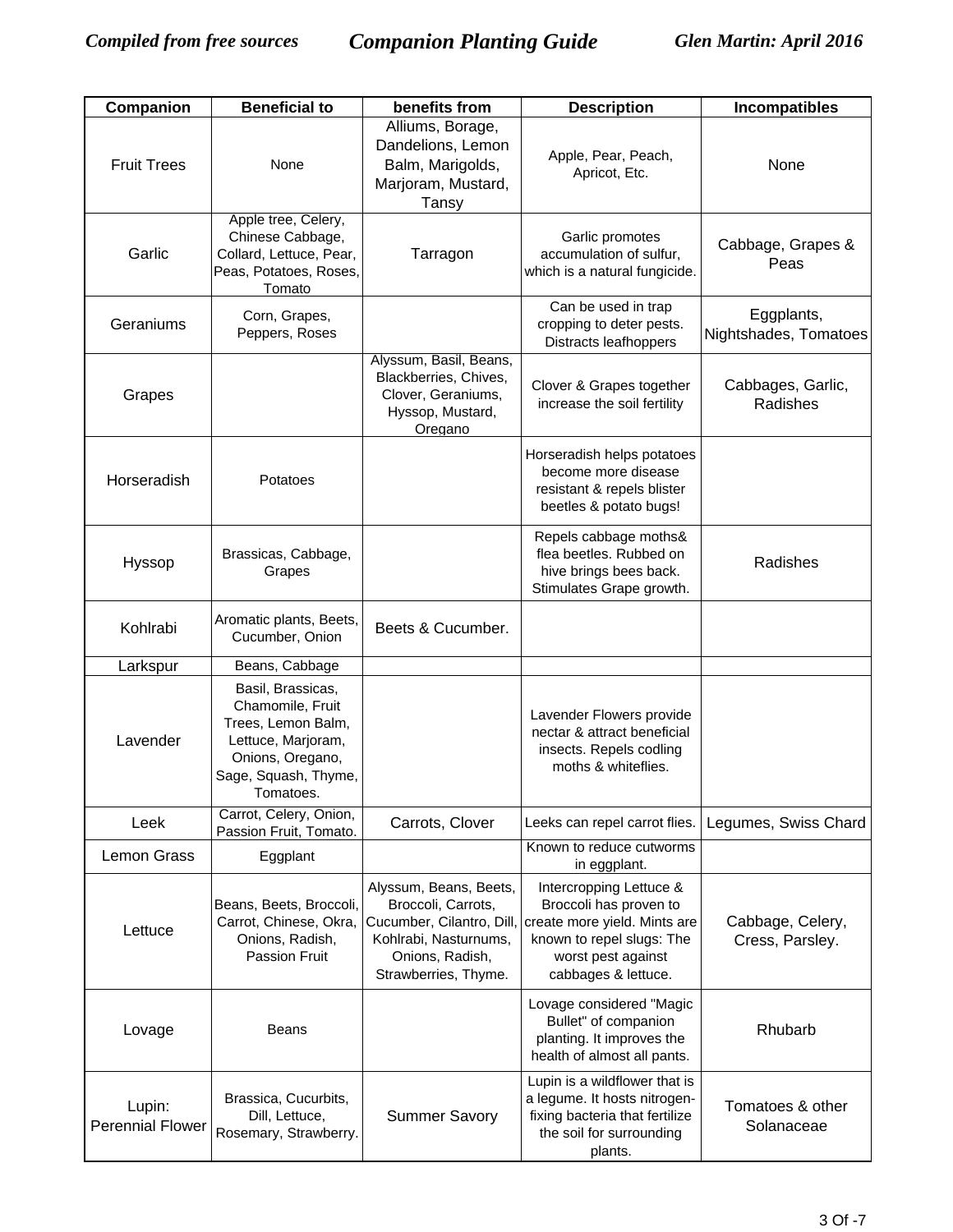| Companion           | <b>Beneficial to</b>                                                                                                      | benefits from                                                                                                                | <b>Description</b>                                                                                                                                                                                                         | <b>Incompatibles</b>                                         |
|---------------------|---------------------------------------------------------------------------------------------------------------------------|------------------------------------------------------------------------------------------------------------------------------|----------------------------------------------------------------------------------------------------------------------------------------------------------------------------------------------------------------------------|--------------------------------------------------------------|
| French Marigolds    |                                                                                                                           |                                                                                                                              | Good pest deterrents &<br>works well against insects<br>& nematodes. French<br>Marigolds produce a<br>chemical that's a natural<br>pesticide. Mexican<br>Marigolds do the same but<br>may inhibit growth of some<br>herbs. | Beans & Cabbage.                                             |
| Marjoram            | Helps lots of plants:<br>Alliums, Brassicas,<br>Cucurbits, Peppers,<br>Potatoes, Roses,<br>Tomatoes & Zucchini.           |                                                                                                                              | Known to improve the flavor<br>of many herbs & veggies.<br>Plant anywhere to benefit<br>the entire garden.                                                                                                                 |                                                              |
| Melons              | Corn, Nasturtium,<br>Radish.                                                                                              | Chamomile, Oregano,<br>Pigweed, Summer<br>Savory, Sow Thistle.                                                               | Oregano helps protect<br>Melons from pests.                                                                                                                                                                                | Potato                                                       |
| Mint                | Cabbages, Tomatoes.                                                                                                       |                                                                                                                              | Mint is know to deter white<br>cabbage moths. Take note<br>that mint is invasive and<br>can crowd out other plants.                                                                                                        |                                                              |
| Mustard             | Beans, Broccoli,<br>Brussels Sprouts,<br>Cabbage, Cauliflower,<br>Fruit Trees, Grapes,<br>Radish, Turnips.                |                                                                                                                              | Mustard repels various<br>pests & acts as a trap crop<br>for aphids.                                                                                                                                                       |                                                              |
| Nasturtium          | Beans, Brassicas,<br>Cabbage, Cucumber,<br>Fruit Trees, Radish,<br>Squash, Tomatoes.                                      |                                                                                                                              | Nasturtiums attract<br>beneficial insects & deter<br>other pests. It is also used<br>as a trap crop for Aphids.                                                                                                            | Cauliflower                                                  |
| Nightshades         |                                                                                                                           | Alliums, Carrots,<br><b>Mints</b>                                                                                            | Nightshades include Chili<br>Peppers, Bell Peppers,<br>Eggplants, Potatoes,<br>Tobacco, Tomatoes, &<br>Others.                                                                                                             | Beans, Black Walnuts,<br>Brassicas, Corn, Dill, &<br>Fennel. |
| Okra                | Lettuce, Peppers,<br>Eggplants, Basil,<br>Cucumbers, Melons,<br><b>Black-eyed Peas</b>                                    |                                                                                                                              | Peas are less bothered by<br>aphids when planted near<br>Okra.                                                                                                                                                             |                                                              |
| <b>Onion Family</b> | Beans, Beets,<br>Brassicas, Broccoli,<br>Cabbage, Carrots,<br>Cucumber, Lettuce,<br>Passion Fruit, Peppers,<br>Strawberry | Brassicas, Beets,<br>Carrots, Dill,<br>Chamomile, Lettuce,<br>Marigolds, Mints,<br>Strawberries, Summer<br>Savory, Tomatoes. | Intercropping Onions with<br>carrots & Leeks deters<br>Carrot & Onion Flies.<br>Onions also protect<br>Strawberries from disease.<br>Green onions good with<br>Chinese Cabbage.                                            | Asparagus, Beans,<br>Lentils, Gladiolus, Peas.               |
| Oregano             | Beans, Broccoli,<br>Cabbage, Cauliflower,<br>Cucumbers, Grapes,<br>Peppers, Pumpkin,<br>Tomatoes.                         | <b>Basil</b>                                                                                                                 | Oregano improves the<br>flavor of cabbage. It also<br>provides, the needed<br>humidity & ground cover for<br>peppers. Also attracts<br>beneficial insects<br>(syrphidae) that prey on<br>aphids.                           |                                                              |
| Pansy               | Alliums, Onion, Rose.                                                                                                     | Roses                                                                                                                        | A nicely scented flower that<br>attracts ants                                                                                                                                                                              |                                                              |
| Parsley             | Asparagus, Corn,<br>Rose, Tomato                                                                                          | Apple, Asparagus, Rose                                                                                                       | Parsley attracts insects that<br>prey on Tomatoes.                                                                                                                                                                         | Alliums, Mint, Lettuce                                       |
| Parsnip             | <b>Fruit Trees</b>                                                                                                        |                                                                                                                              | Use three roots soaked in 1<br>liter of water overnight to<br>spray on fruit trees. When<br>left to seed attract insects<br>that prey on codling moth &<br>light brown apple moth.                                         |                                                              |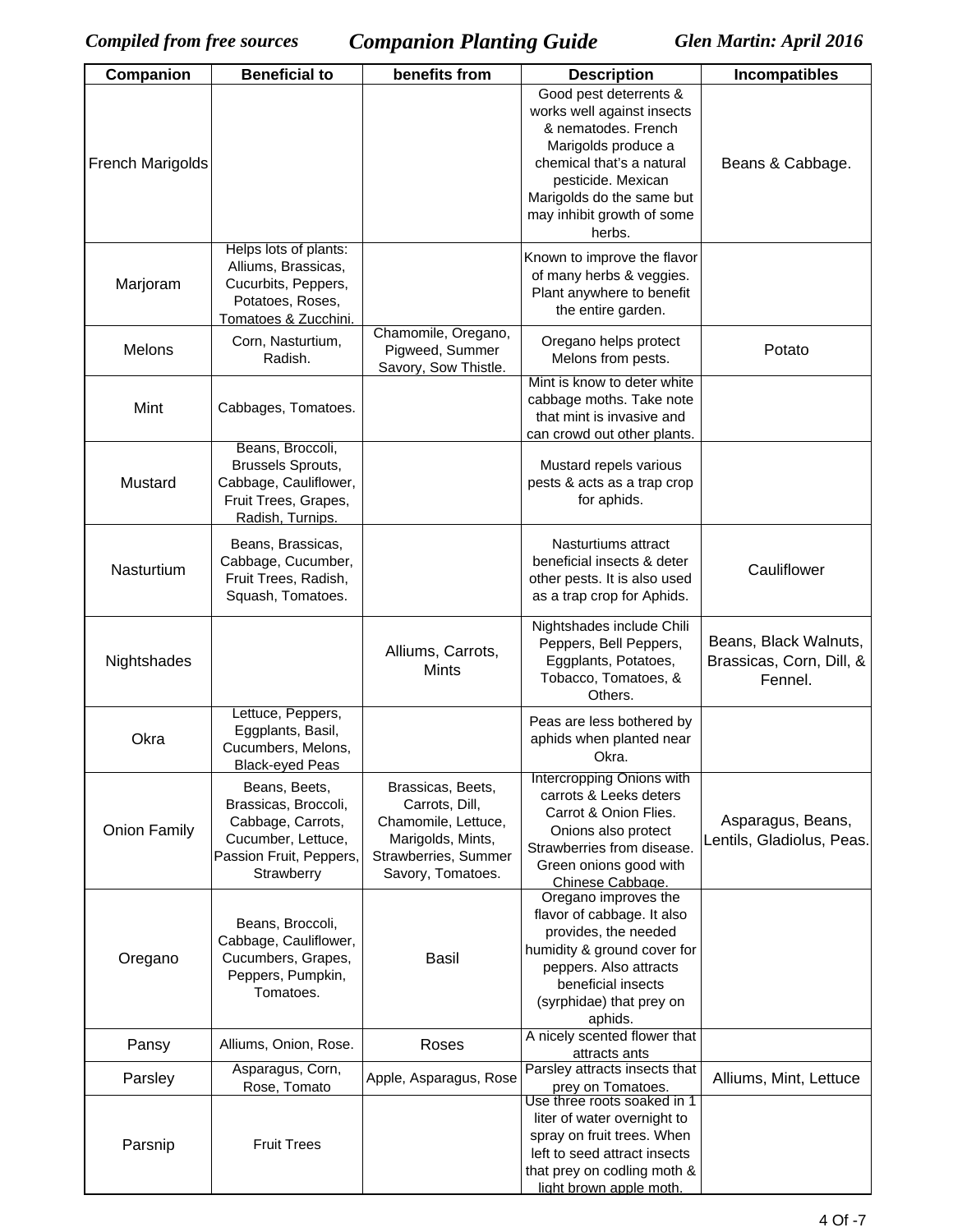| Companion            | <b>Beneficial to</b>                 | benefits from                                  | <b>Description</b>                                       | <b>Incompatibles</b>       |
|----------------------|--------------------------------------|------------------------------------------------|----------------------------------------------------------|----------------------------|
|                      |                                      | Beets, Carrots,                                |                                                          |                            |
|                      |                                      | Eggplants, Leeks,<br>Lettuce, Onions,          |                                                          | Cowpeas, Cucurbits,        |
| <b>Passion Fruit</b> |                                      | Potatoes, Spinach,                             |                                                          | Maize, Okra, Sorghum,      |
|                      |                                      | Strawberries, Swiss                            |                                                          | Sweet Potatoes.            |
|                      |                                      | Chard.                                         |                                                          |                            |
| Pea                  | Brassicas, Cauliflower,              | Cauliflower, Garlic,                           | Peas are good in nitrogen                                | Gladiolus, Onion           |
|                      | Garlic, Turnip.                      | Mints, Turnip.                                 | fixation of the soil.                                    | Family, Potato.            |
|                      | Broccoli, Brussels                   |                                                | Deters ants, aphids,                                     |                            |
| Pennyroyal           | Sprouts, Cabbage                     |                                                | cabbage maggots, fleas, &<br>ticks. Poisonous to cats.   |                            |
|                      |                                      |                                                | Pepper plants grow well in high                          |                            |
|                      |                                      | Basil, Beans, Crimson                          | humidity. Planting along side                            |                            |
|                      |                                      | Clover, Field Mustard,                         | dense leaf ground cover IE: Basil                        |                            |
|                      |                                      | Geraniums, Marjoram,                           | & Marjoram proves beneficial.                            | Beans, Brussels            |
| Pepper               | Okra                                 | Okra, Onion Family,                            | Tomatoes, & Sunflowers shade                             | Sprouts, Cabbage,<br>Kale. |
|                      |                                      | Petunias, Sunflowers,                          | peppers improving humidity.                              |                            |
|                      |                                      | Tomatoes.                                      | Sunflowers lower Thripes                                 |                            |
|                      |                                      |                                                | populations also.                                        |                            |
|                      | Alliums, Brassicas,                  |                                                |                                                          |                            |
| Peppermint           | Cabbage, Peas,<br>Tomatoes.          |                                                | Repels Cabbage Flies.                                    |                            |
|                      |                                      |                                                | Repels many garden pests:                                |                            |
|                      | Asparagus,                           |                                                | Aphids, Asparagus beetles,                               |                            |
| Petunias             | Cucumbers, Pumpkins,                 |                                                | Leafhoppers, Mexican bean                                |                            |
|                      | Squash, Tomato.                      |                                                | beetles, & Tomatoes                                      |                            |
|                      |                                      |                                                | Worms.<br>Horseradish around edge of                     |                            |
|                      |                                      |                                                | Potato patch will provide                                | Cucumber, Fennel,          |
|                      | Beans, Cabbage                       | Beans, Comfrey, Clover,                        | optimum protection from                                  | Kohlrabi, Melons,          |
| Potato               | Family, Corn, Passion                | Garlic, Dead Nettle,                           | pests. Comfrey protects                                  | Parsnip, Pumpkin,          |
|                      | Fruit, Peas.                         | Horseradish, Marigolds,<br>Onion, Peas, Thyme. | from scab, fungal disease,<br>& Garlic helps with potato | Squash, Sunflower,         |
|                      |                                      |                                                | blight. Peas reduce                                      | Swede/Rutabaga,            |
|                      |                                      |                                                | Colorado Potato beetles.<br>Pumpkin can be planted       | Tomato, Turnip.            |
|                      |                                      |                                                |                                                          |                            |
|                      |                                      | Buckwheat, Catnip,                             | using the three sisters<br>technique (Pumpkin, Corn,     |                            |
|                      |                                      | Jimson Weed,                                   | Beans). Oregano helps                                    |                            |
| Pumpkin              | Corn, Beans.                         | Nasturnum, Oregano,                            | against pests. Radishes are                              | Potatoes                   |
|                      |                                      | Radishes, Tansy.                               | good trap crop against flea                              |                            |
|                      |                                      |                                                | beetles. Nasturnums repel                                |                            |
|                      | Beans, Cucumber,                     |                                                | squash bugs.<br>Radish known to taste                    |                            |
|                      | Eggplant, Lettuce,                   | Chervil, Lettuce,                              | better when grown with                                   |                            |
| Radish               | Peas, Pole Beans,                    | <b>Nasturtium</b>                              | lettuce. Trap crop for Flea                              | Grapes, Hyssop.            |
|                      | Squash.<br>Beans, Cabbage,           |                                                | <b>Beetles</b><br><b>Rhubarb Deters Red Spider</b>       |                            |
| Rhubarb              | Columbine Flowers,                   |                                                | Mites from Columbine                                     |                            |
|                      | Garlic, Onion, Roses                 |                                                | Flowers.                                                 |                            |
| Rose                 |                                      | Chives, Garlic, Marigold                       |                                                          |                            |
|                      |                                      |                                                | Rosemary naturally deters                                |                            |
| Rosemary             | Beans, Cabbage,<br>Carrots, Sage.    |                                                | pests such as bean beetles,<br>cabbage moths& carrot     |                            |
|                      |                                      |                                                | flies.                                                   |                            |
|                      | Brassicas, Beans,                    |                                                |                                                          |                            |
|                      | Brussels Sprouts,                    |                                                |                                                          |                            |
| Sage                 | Cabbage, Carrots,                    |                                                | Sage repels pests: cabbage                               |                            |
|                      | Marjoram, Rosemary,<br>Strawberries, |                                                | moths, carrot flies & ticks.                             |                            |
|                      | Tomatoes.                            |                                                |                                                          |                            |
| Southernwood         | Brassicas, Cabbage,                  |                                                | Deters Pests & BEES. Can                                 |                            |
|                      | Fruit Trees.                         |                                                | grow out of control easily.                              |                            |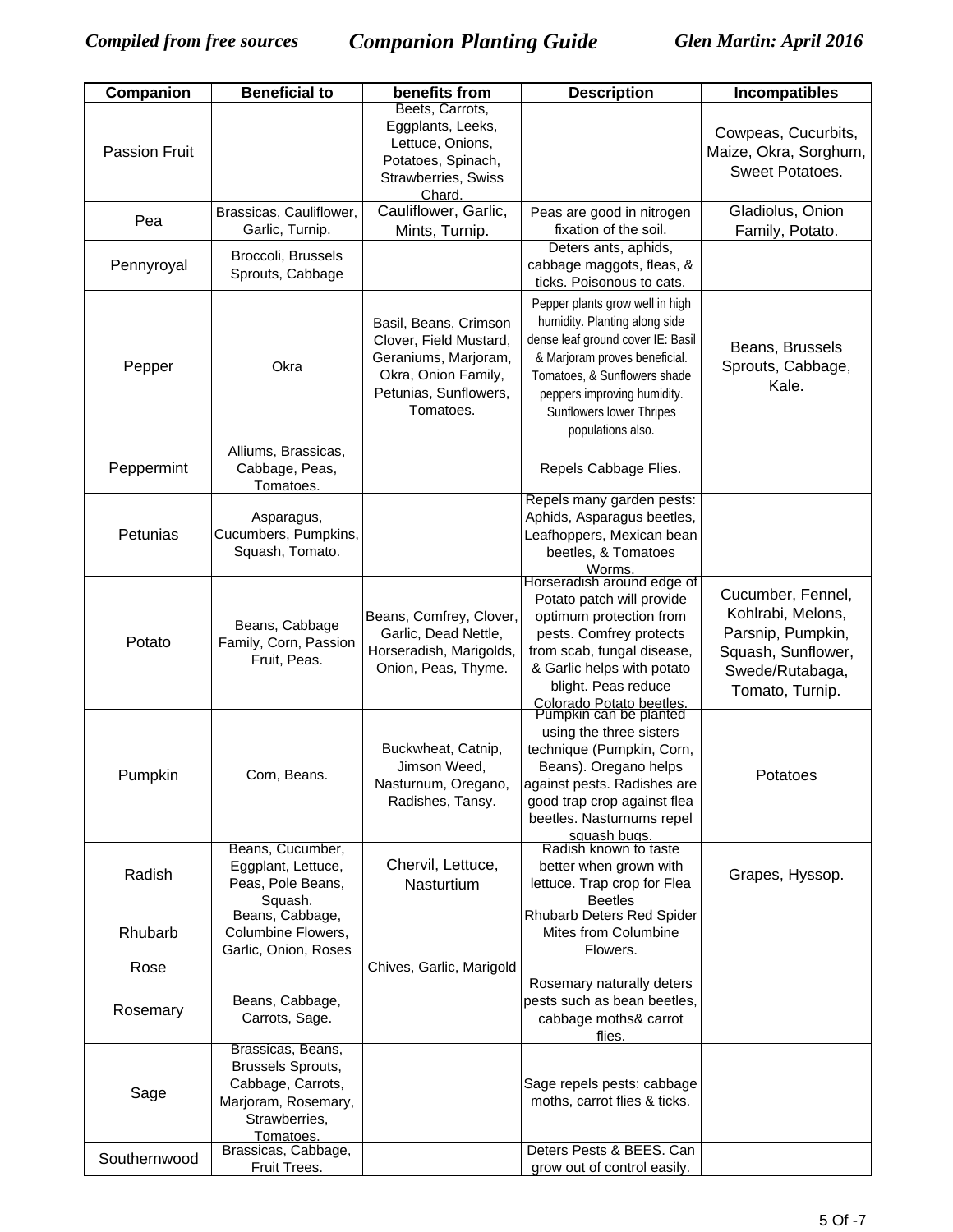| Companion              | <b>Beneficial to</b>                                                                                          | benefits from                                                                  | <b>Description</b>                                                                                                                                                                                                                                                                                                                                       | Incompatibles                                                                                                                        |
|------------------------|---------------------------------------------------------------------------------------------------------------|--------------------------------------------------------------------------------|----------------------------------------------------------------------------------------------------------------------------------------------------------------------------------------------------------------------------------------------------------------------------------------------------------------------------------------------------------|--------------------------------------------------------------------------------------------------------------------------------------|
| Soybean                |                                                                                                               | Corn, Snap Beans,<br>Sunflower                                                 | Plant corn, mungbean, &<br>sunflower to deter aphids &<br>for Mexican bean beetles<br>use Snap Beans                                                                                                                                                                                                                                                     |                                                                                                                                      |
| Spearmint              | Alliums, Brassicas,<br>Cabbage, Peas<br>Tomatoes.                                                             |                                                                                | Known to control ants &<br>aphids.                                                                                                                                                                                                                                                                                                                       |                                                                                                                                      |
| Spinach                | Brassicas, Cauliflower,<br><b>Passion Fruit</b>                                                               | Beans, Cauliflower,<br>Peas, Strawberries.                                     | Spinach & Cauliflower<br>benefit mutually. For natural<br>shade for Spinach plant<br>next to Beans & Peas.                                                                                                                                                                                                                                               |                                                                                                                                      |
| Squash                 | Beans, Corn, Okra                                                                                             | Beans, Borage,<br>Buckwheat, Catnip,<br>Marigold, Nasturnum,<br>Radish, Tansy. | Uses 3 sisters planting<br>technique. Marigolds repels<br>cucumber beetles &<br>Squash bugs. Use Radish<br>for trap crop.                                                                                                                                                                                                                                |                                                                                                                                      |
| Strawberry             | Bush Beans, Lettuce,<br>Onions, Spinach,<br>Passion Fruit.                                                    | Beans, Borage,<br>Caraway, Lupin, Onion,<br>Sage, Thyme                        |                                                                                                                                                                                                                                                                                                                                                          | Brassicas, Bush/Bramble<br>Fruits, Mums, Eggplant,<br>Melons, Mint, Okra,<br>Peppers, Potatoes,<br>Roses, Stone Fruits,<br>Tomatoes. |
| <b>Stinging Nettle</b> | Angelica, Archangelica,<br>Broccoli, Chamomile,<br>Marjoram, Mint,<br>Peppermint, Sage,<br>Tomatoes, Valerian |                                                                                | Stinging Nettle is known to<br>repel or distract aphids.                                                                                                                                                                                                                                                                                                 |                                                                                                                                      |
| <b>Summer Savory</b>   | Beans, Garlic, Melon,<br>Onions                                                                               |                                                                                | Summer Savory helps<br>improve the flavor of beans<br>and onions. It also protects<br>plants from bean beetles<br>while being much preferred<br>by honeybees. It also<br>delays the germination of                                                                                                                                                       |                                                                                                                                      |
| Sunflower              | Corn, Cucumber,<br>Peppers, Soybeans,<br>Squash, Tomatoes.                                                    |                                                                                | specific foul herbs.<br>Sunflowers act as decoy<br>plants to deter aphids away<br>from corn. Ants also herd<br>aphids on to sunflowers,<br>keeping them away from<br>surrounding plants. It also<br>attracts beneficial creatures<br>such as hummingbirds,<br>which eat whiteflies. It is<br>also used in trap cropping<br>to keep Thripes off from bell | Pole Beans & Potatoes                                                                                                                |
| <b>Swan Plants</b>     |                                                                                                               | Sunflower                                                                      | peppers.<br>Swan Plants attract<br>Monarch Butterflies during<br>the middle of spring to<br>summer.                                                                                                                                                                                                                                                      |                                                                                                                                      |
| <b>Sweet Pea</b>       |                                                                                                               | Brassicas, Silverbeet,<br>Spinach.                                             | Beautiful climbing plant that<br>grows every year.                                                                                                                                                                                                                                                                                                       |                                                                                                                                      |
| <b>Sweet Potato</b>    | Okra                                                                                                          | Okra                                                                           | Sweet Potato & Okra are<br>mutually beneficial.                                                                                                                                                                                                                                                                                                          |                                                                                                                                      |